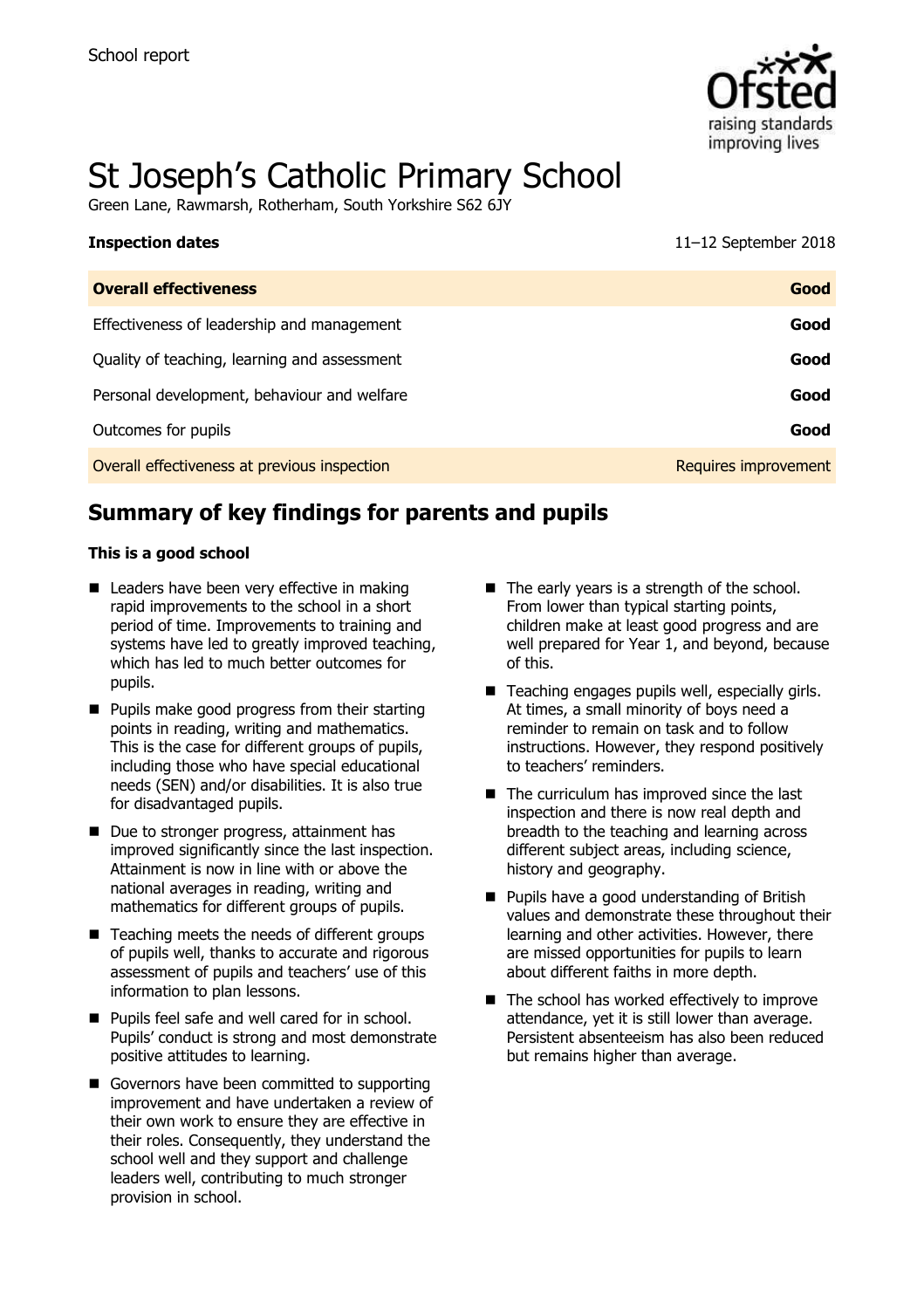

# **Full report**

### **What does the school need to do to improve further?**

- **Ensure that teachers engage all boys effectively in learning so that they stay on task** and do not need reminders to do so.
- Make sure opportunities for pupils to learn about different faiths are fully embedded into the curriculum so that pupils develop a deeper understanding.
- **IMPROVE Attendance so that it is at least in line with the national average and ensure** that the number of pupils who are regularly absent reduces.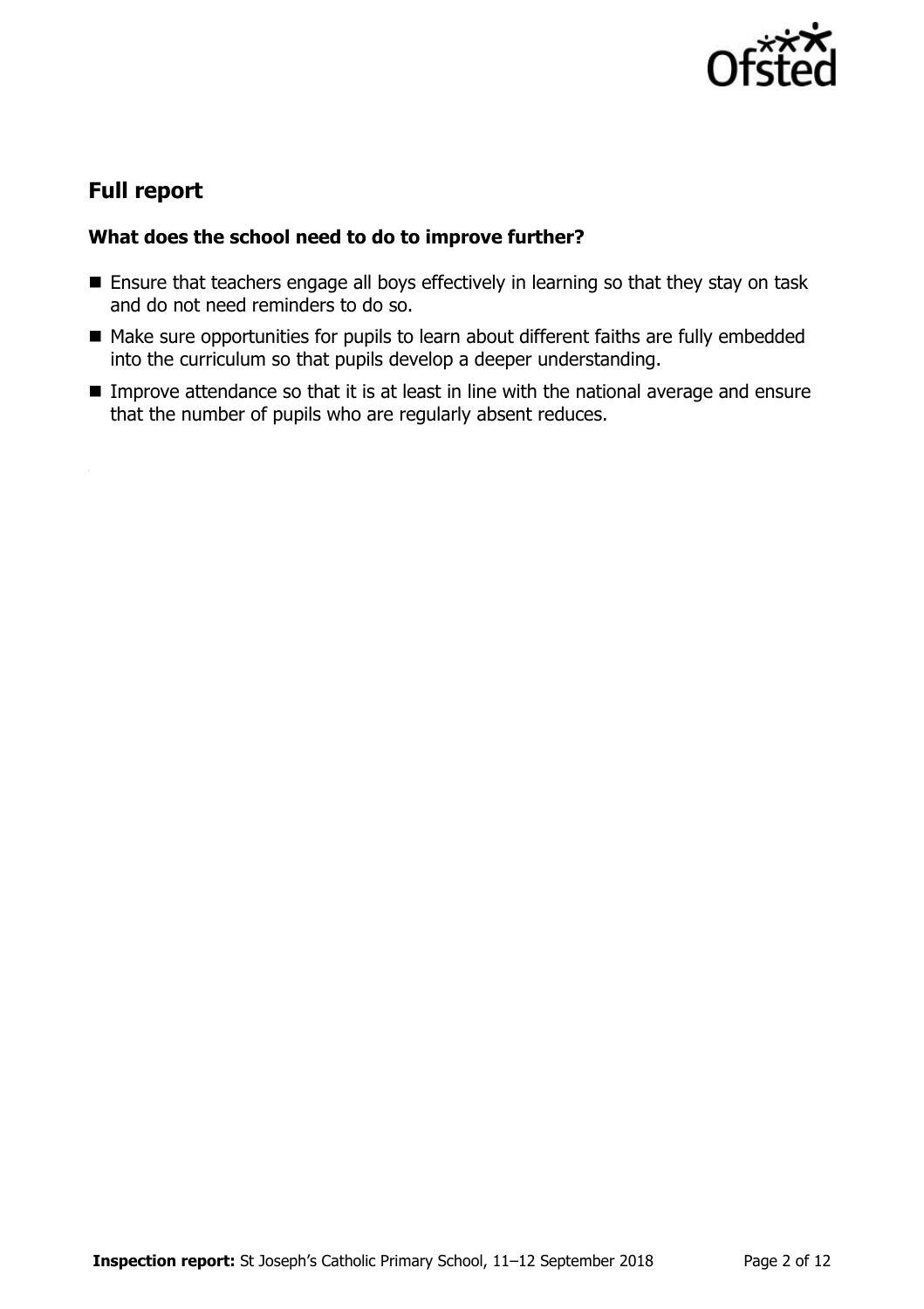

# **Inspection judgements**

#### **Effectiveness of leadership and management Good**

- Since the executive headteacher took over the school, there has been a significant improvement in teaching and in pupils' outcomes. Leaders at all levels have a clear understanding of their role and teachers understand leaders' vision for the school.
- New systems for checking the quality of teaching and how well pupils are doing have led to better training for all staff. Teachers have access to resources that help them to plan activities that closely match the needs of pupils.
- The close relationship enjoyed between this school and its partner school has given teachers the opportunity to work with other skilled colleagues and to share good practice in terms of resources and planning. This has contributed to much better teaching and outcomes for pupils, especially in reading, writing and mathematics.
- Staff appraisal ensures that teachers understand their targets clearly and can access training to help them meet their targets. The system ensures that all staff are focused on improving classroom practices and resources to ensure that pupils' needs are met. This helps pupils to make good progress over time.
- Assessment of pupils is regular and is used by leaders and teachers carefully to ensure that pupils' achievement is well understood. This information enables leaders to plan extra support for pupils where achievement is not good enough. The accuracy and rigour of the system have led to better outcomes for pupils.
- **Previously, the achievement of disadvantaged pupils lagged behind that of their peers,** and gaps between these groups' attainment and progress have been wider than seen nationally. Leaders' efforts to diminish these gaps have been very effective and the progress of these pupils has increased significantly. This means that disadvantaged pupils' attainment has increased. They are now much better prepared for their next stage in learning. Funding received to support disadvantaged pupils is well spent and has a positive effect on pupils' learning and development.
- The leadership of pupils who have SEN and/or disabilities is a strength of the school. These pupils have a range of needs and some are very complex. Leaders have a very clear understanding of these needs and how to overcome pupils' learning barriers. Leaders communicate very well with all staff so that pupils' needs are met closely in the classroom and therefore make good progress over time.
- The curriculum has improved since the last inspection. Reading, writing and mathematics are now well taught, and this allows pupils to make much better progress. These skills are reinforced well throughout the wider curriculum, which contributes to the better progress and attainment that pupils are achieving. Other subjects such as science, history and geography are also well taught and provide pupils with a wide range of skills, as well as a real enjoyment of learning. Pupils' oral communication skills are central to learning, with a significant focus on pupils using full sentences and correct terminology when speaking.
- The curriculum also enhances pupils' spiritual, moral, social and cultural understanding effectively. Pupils study different topics which include learning about different countries and cultures around the world. Opportunities to learn about music, art and sport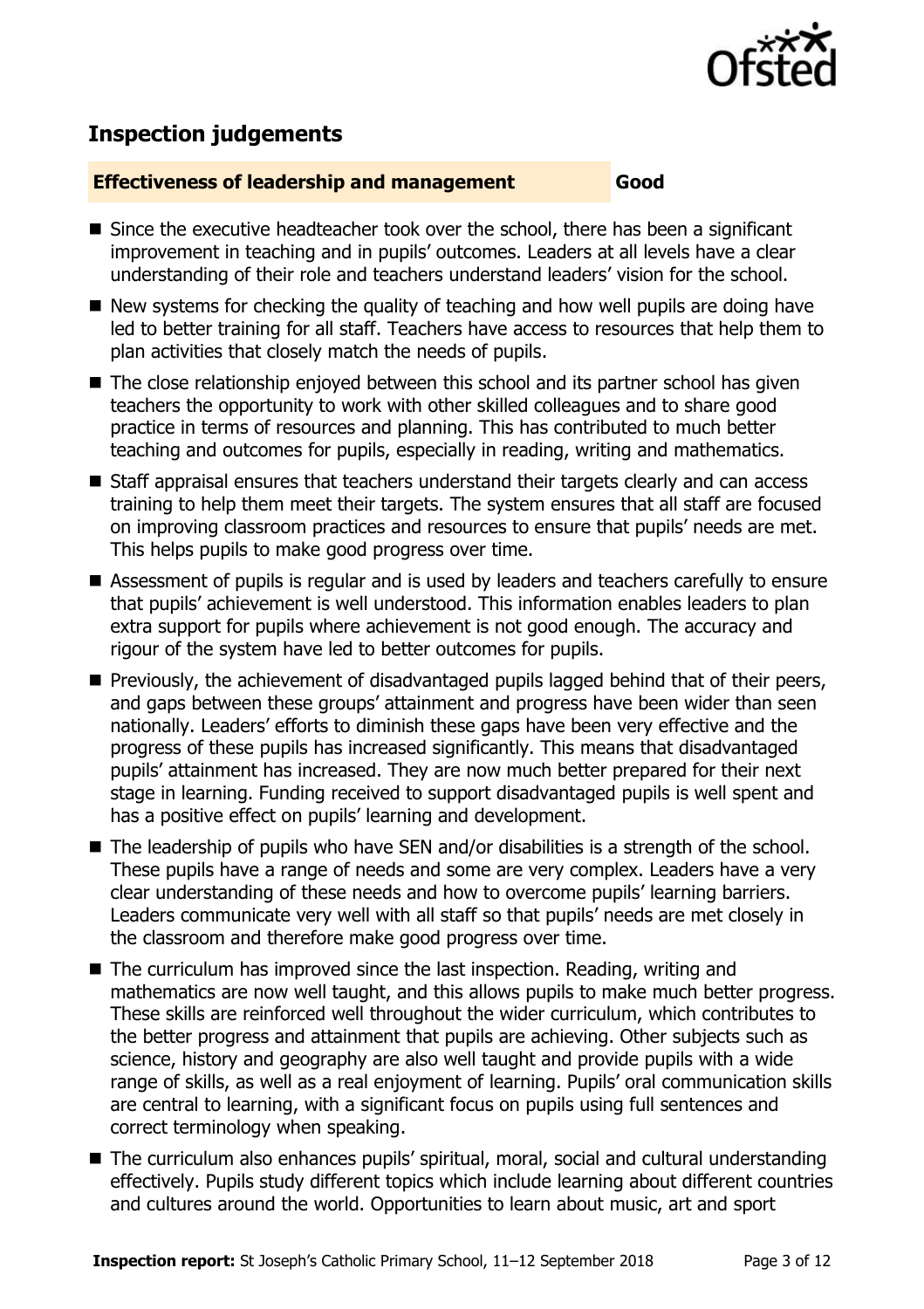

traditions from around the world, for example, are skilfully woven through the curriculum.

- Leaders have invested the primary school sports and physical education (PE) funding in buying more equipment for pupils to use in PE lessons, during playtime and in afterschool clubs. They have also employed a specialist sports coach to run extra-curricular sport and to support teachers in their teaching of PE.
- **Parents have a positive view of the school. They report that their children are safe and Proper** happy in the school, and that staff are approachable and care about their children. They believe that behaviour is a strength of the school. In addition, they state that when their children need extra help or care the pastoral support offered is excellent and often involves the whole family, where necessary.
- The local authority has worked with the school, as well as the diocese, to ensure the school is well led and managed. All parties have worked together to bring about much stronger leadership which, in turn, has led to much improved teaching and outcomes.
- **Pupils have a deep understanding of their own faith. They are also regularly taught** about other faiths. However, pupils do not demonstrate a deep enough understanding of other faiths. Nevertheless, pupils do have a clear understanding of British values and show this in all they do, from their respectful treatment of each other to their keen interest in learning about the world around them.

#### **Governance of the school**

- Governance has improved since the last inspection. Within the past year, governors have undertaken a review of their work. Following this, governors have responded effectively to the recommendations of the review and are now much clearer on their role and how to support and challenge leaders appropriately.
- Governors understand how the funding for disadvantaged pupils and those who have SEN and/or disabilities is spent. They challenge leaders to ensure that spending has a positive impact on these pupils and this helps leaders to develop their work. Such funding is spent well.
- Governors ensure that staff, as well as governors, are trained in key areas so that pupils are safe and safeguarded in school. They understand their responsibilities in this area and adhere to statutory requirements.
- Governors work with leaders to ensure there is a rigorous and fair appraisal system in place for staff. This includes ensuring that staff receive appropriate training and are held to account for the progress of pupils.

#### **Safeguarding**

- The arrangements for safeguarding are effective. Checks are made on all staff and governors, as well as visitors to the school. The checks include staff's suitability to work with children, and their qualifications.
- Leaders ensure all staff are regularly trained so that they understand their responsibilities in keeping children safe. This means that staff can identify the signs when a child is at risk and know what to do if a child discloses a concern. There are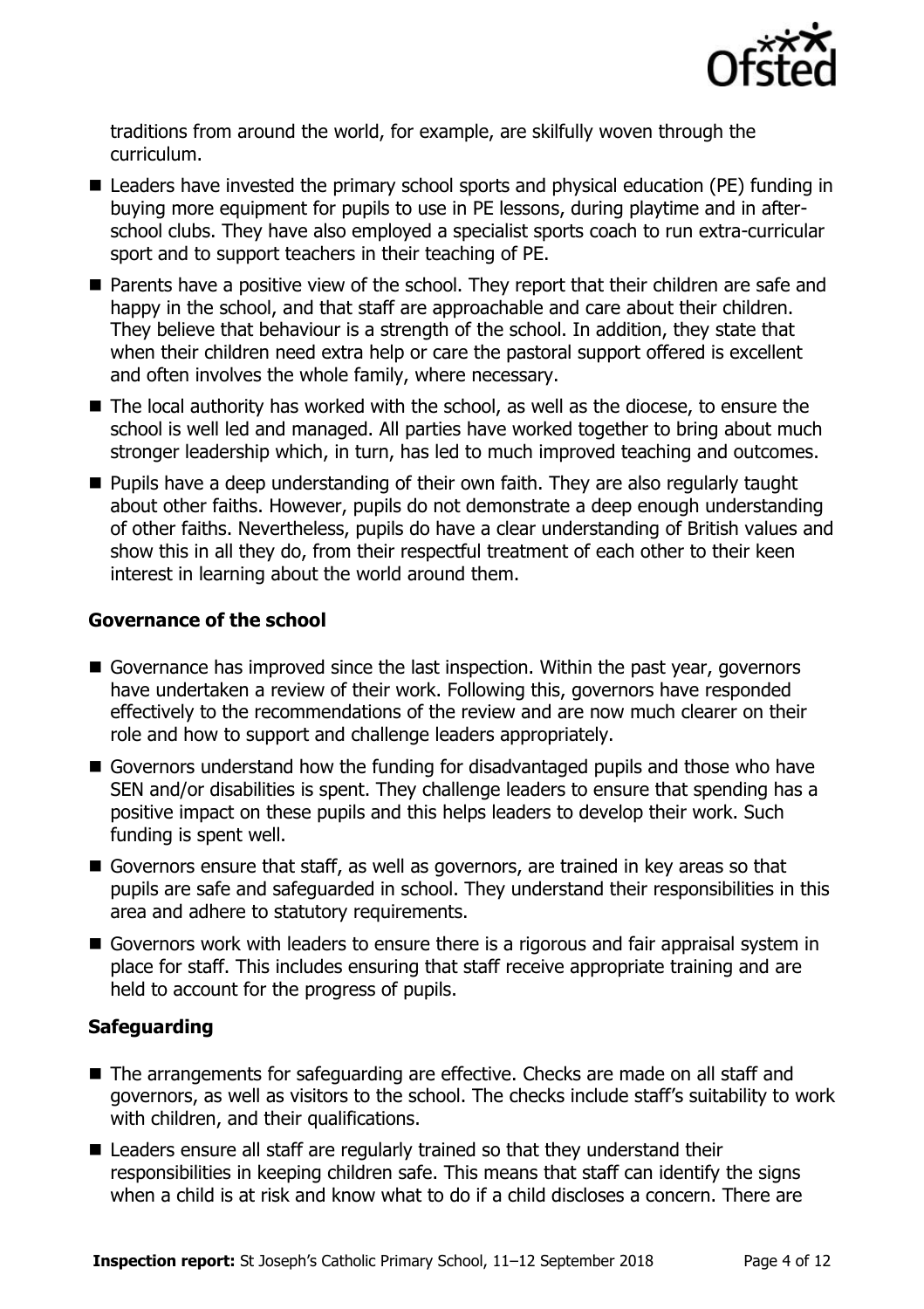

also very highly trained safeguarding officers in school who take a lead when risks are identified.

- The school liaises positively with a range of external agencies so it can seek the best advice when a concern is raised.
- Parents and pupils understand what to do if they are worried about a pupil's safety. There is a wealth of information for parents, staff and pupils around the school and on the website to help them if they have a concern.

### **Quality of teaching, learning and assessment Good**

- Teaching is now good, and this represents a significant improvement since the last inspection. New systems for monitoring teaching have led to a better understanding of how teaching can be improved. This means training is now more pertinent to staff. In turn, classroom practices have been strengthened and now meet pupils' needs well, supporting better outcomes. This is the case for different groups of pupils, including disadvantaged pupils.
- Teaching of pupils who have SEN and/or disabilities is strong. These pupils' needs are well communicated between leaders, teachers and teaching assistants. This ensures that activities are well planned and means these pupils can access the learning and are well challenged, so that they make good progress from their starting points.
- Teachers use assessment information well, and can identify where pupils need extra support and where they are ready to move on more quickly. They plan activities which are engaging and which support different groups of pupils' needs well. At times, a small proportion of boys take longer to start tasks than girls. This can be because they do not always listen to instructions the first time. This can also lead to some overly boisterous behaviour by a small proportion of boys when they leave the classroom and are on the playground. However, when reminded of the expectations both inside and outside the classroom, these pupils respond positively.
- Mathematics is well taught. A new approach to teaching mathematics was implemented 12 months ago, which allows pupils to practise, regularly, their key skills and apply them in a range of ways. This allows pupils to deepen their understanding of mathematics and to use their skills in a range of situations. Pupils' progress has improved and is now good.
- **Phonics is taught well. This has led to pupils learning their letters and sounds very** quickly, which supports their general reading skills. This helps pupils to develop an enjoyment and passion for reading from an early age, as well as providing the opportunity to read a range of authors and genres. Consequently, pupils develop both a strong understanding of different themes and a wide-ranging vocabulary. Reading outcomes have improved as a result.
- **Pupils have regular opportunities to write at length in a range of styles. Writing is** brought into the wider curriculum on a regular basis, allowing pupils to practise their skills. Teachers also give pupils advice on their writing. For example, they suggest ways in which pupils could develop their sentence structure or use language that is more sophisticated. Over time, this leads to pupils improving their writing and making good progress.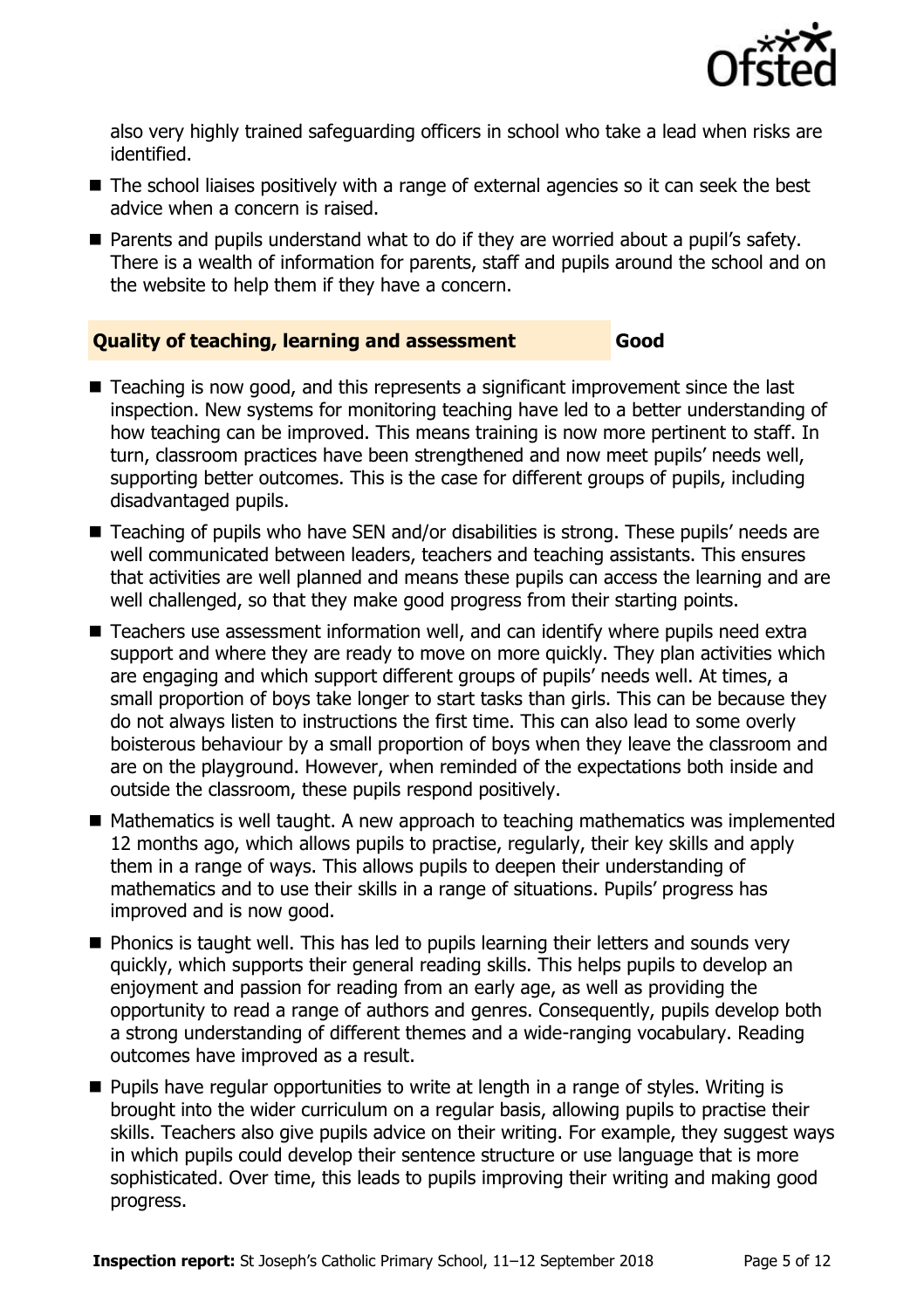

- Teaching assistants work well with pupils. They support pupils of all abilities and, like teachers, understand the needs of different groups of pupils well. As such, they support pupils to access their learning and to work increasingly independently.
- All adults model good English to pupils. All adults see their role as one of supporting pupils to develop their oral communication skills. As such, they are insistent that pupils speak in full sentences, use correct English and use specialist terminology wherever possible. They often push pupils to articulate reasons and evidence for their answer.

#### **Personal development, behaviour and welfare Good**

#### **Personal development and welfare**

- The school's work to promote pupils' personal development and welfare is good.
- **Pupils know how to keep themselves safe in various situations, including when using** their bike or playing in the local community. They also know how to keep themselves safe and what to do if they are worried about anything when using the internet.
- **Pupils and parents report that bullying is rare. School records support this view. Pupils** state that when bullying does occur they know to report it to an adult and that staff always take the matter seriously. This means that issues do not persist.
- Pupils have access to a strong PE curriculum, as well as a variety of extra-curricular sporting activities. This helps them to stay active and understand the importance of keeping fit and healthy. Pupils also learn about the importance of eating a healthy and balanced diet. School dinners are tasty and healthy, according to pupils. The large majority of pupils choose to have a school dinner.
- **Pupils are safe and feel safe. They can say why this is. A few pupils reported that** occasionally, when behaviour is too boisterous in the playground, they feel less safe. However, they are confident that they know to tell an adult, who deals with any issues immediately and effectively. Parents agree that their children are happy and safe at school.

#### **Behaviour**

- The behaviour of pupils is good.
- Since the previous inspection, pupils' attitudes to learning in class have improved. Pupils now conduct themselves well. They consistently respond well to teachers' advice about how to improve their work. This shows that they want to do their best and have good attitudes to learning.
- Learning is largely engaging. At times, however, a small minority of boys need reminders to remain on task and to follow instructions. For a few, this can also sometimes impact on their conduct when they are in the playground. At times, a small number of boys are overly boisterous and need reminders to behave calmly. They respond well to these reminders.
- Attendance is now improving. Leaders have engaged with parents who find it difficult to get their children to school on time and on a regular basis. This work has been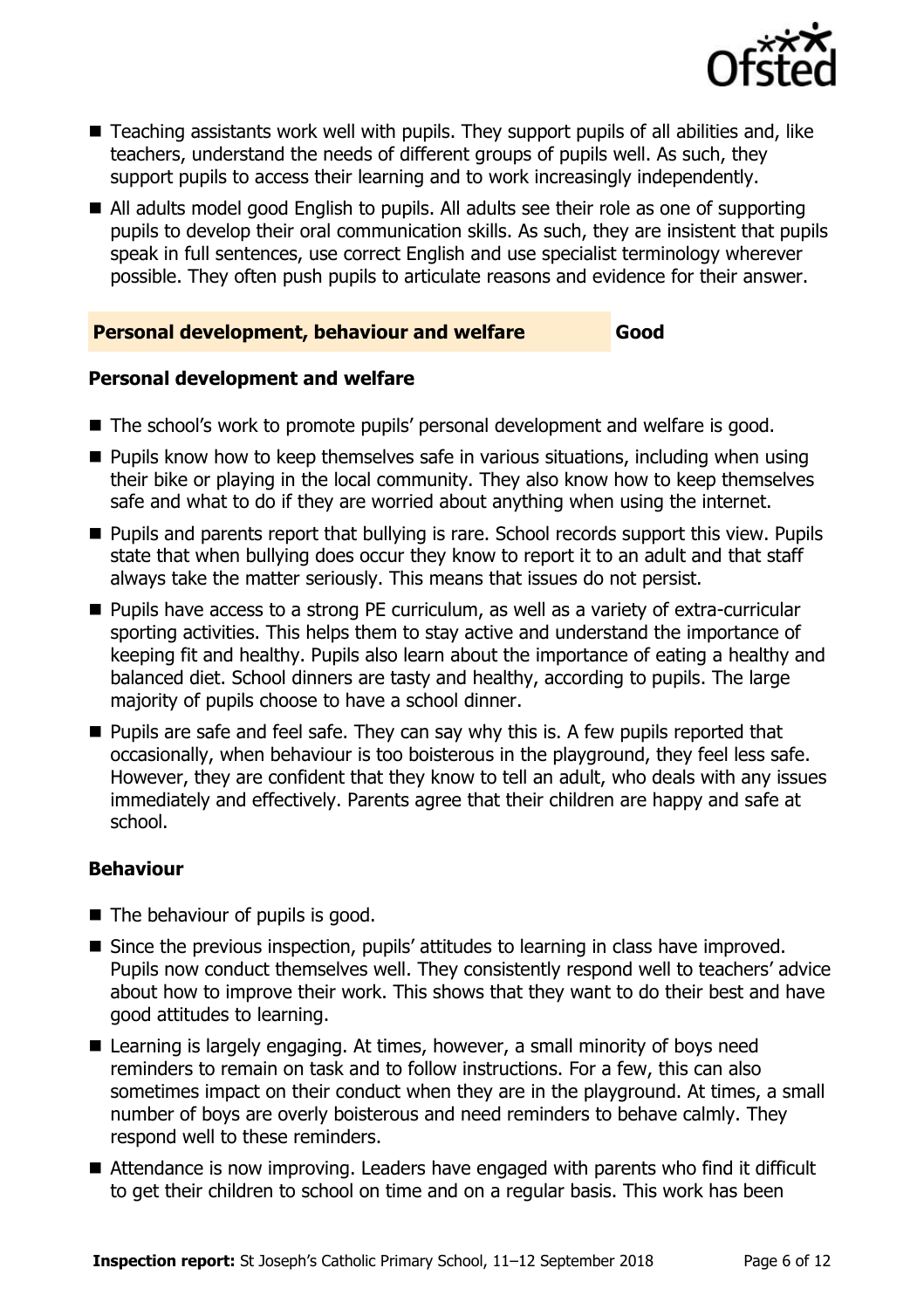

effective in improving attendance overall and in reducing the number of pupils who are persistently absent. However, attendance remains lower than average and too many pupils are still regularly absent.

#### **Outcomes for pupils Good**

- Since the previous inspection, outcomes have improved considerably. Pupils now make good progress from their starting points. All groups of pupils, including disadvantaged pupils, boys and girls, and those who have SEN and/or disabilities, achieve well across all key stages.
- $\blacksquare$  Historical, published information indicates that by the end of key stage 2 pupils made too little progress from their starting points in reading, writing and mathematics. Standards of attainment by the end of Year 6 in 2017 were below average. However, provisional results from national tests and assessments of Year 6 pupils in 2018 indicate that standards have risen considerably and are similar to, or above, the 2018 provisional national average. This represents good progress. Furthermore, school assessment information and inspection evidence, such as work seen in pupils' books, demonstrate that, across the year groups currently in key stage 2, pupils are making good progress. Standards of attainment are now rising quickly.
- The progress of disadvantaged pupils has significantly improved since the previous inspection. They have gained ground across all areas of the curriculum, leading to much better attainment in reading, writing and mathematics. This means that previous gaps between these pupils' progress and attainment and that of others have diminished greatly. They are now much better prepared for their next stage of learning.
- Most-able pupils make good progress. Since the last inspection, there has been a focused effort to ensure these pupils are well challenged. They are given the chance to access more-complex activities to allow them to reach higher standards in reading, writing and mathematics. At key stage 2, these pupils have achieved well. Furthermore, in key stage 1, provisional school outcomes indicate that the proportion of pupils reaching greater depth in 2018 has risen considerably and is higher than the proportion that did so nationally in 2017.
- Outcomes in mathematics are strong and have improved well since the last inspection. Pupils practise speed in using number, which helps them when they tackle problemsolving activities. They also reinforce their mathematical skills in subjects such as science and geography, which contributes to the good progress they make.
- Outcomes in phonics are good. Pupils secure their knowledge of letters and sounds quickly and a high proportion pass the phonics screening check at the end of Year 1 and Year 2. This means they are well prepared to develop more-complex reading skills from an early age. This has led to improved outcomes in reading at both key stages 1 and 2.
- Writing outcomes have improved and are now good. Pupils regularly practise their skills in different areas of the curriculum. Pupils often focus their efforts on improving their writing, using better vocabulary and restructuring their sentences to make them clearer. Such work has led to rapid progress in writing. School assessment information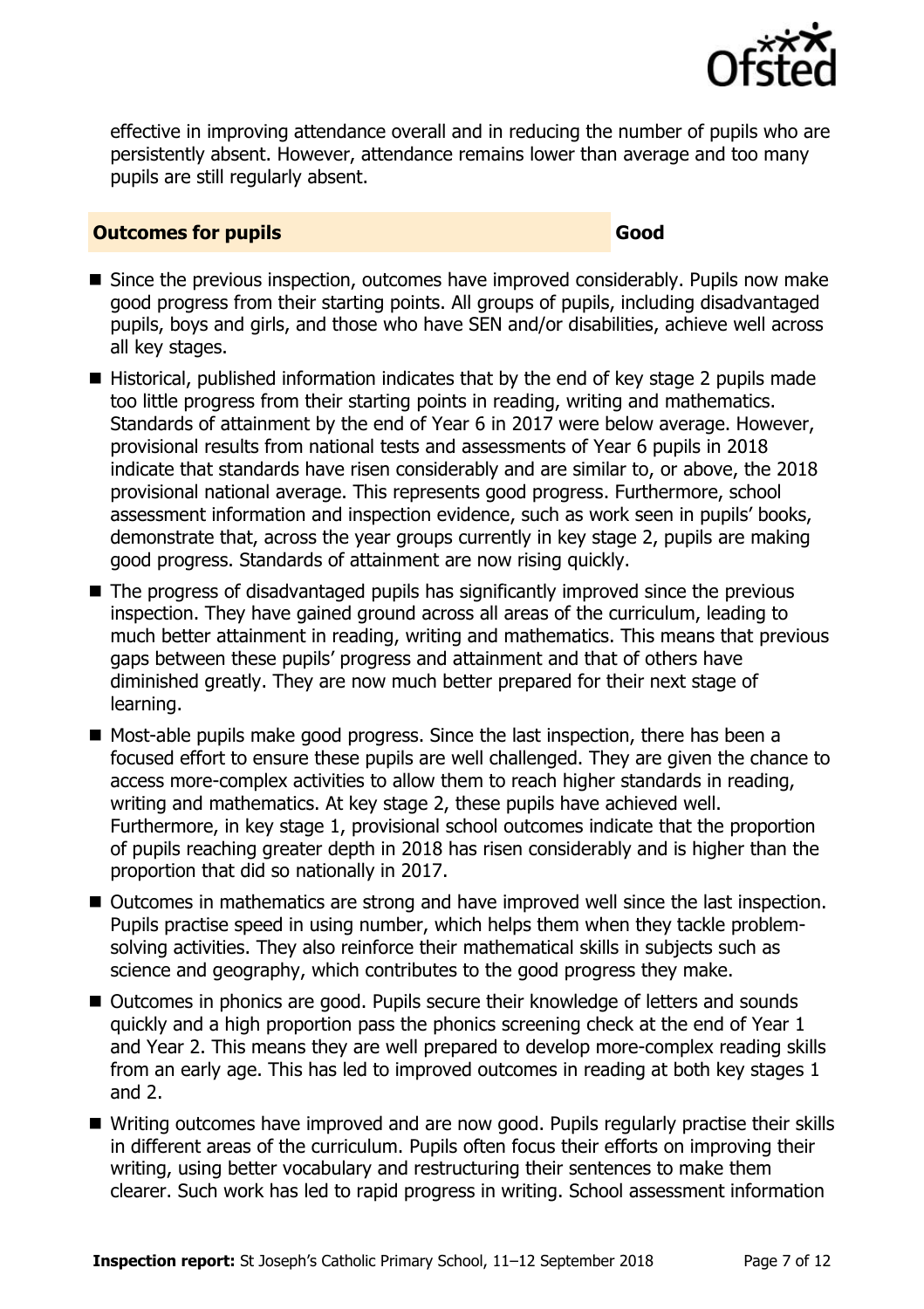

and inspection evidence indicate that current levels of attainment in key stages 1 and 2 are high.

#### **Early years provision Good Good**

- In general, children enter the Reception class with levels of development which are typically lower than what is expected for their age. For some, their speaking and listening skills are particularly low. From these starting points, an average proportion of children achieve a good level of development. A higher than average proportion exceed this level. This represents good and, for some, rapid progress.
- The proportion of children reaching a good level of development by the end of Reception has increased consistently each year since the last inspection, meaning that children are increasingly well prepared for learning in Year 1. This is the case across all learning areas, including reading, writing and mathematics. It is also the case for different groups of children, including disadvantaged children and those who have SEN and/or disabilities.
- As in the rest of the school, adults in the early years are skilled in developing children's confidence and accuracy in communicating orally. This supports the children's rapid development in phonics, which, in turn, helps their reading and writing development.
- The leadership of the early years is strong. This is seen in various areas, including the work adults do to ensure there is a smooth transition from the children's pre-school. Children quickly develop positive and trusting relationships when they arrive at school. This helps them to access learning.
- Children quickly understand and follow the established routines because they are well reinforced. This means they move between activities calmly and learning time is not wasted. As a result, children conduct themselves very well and quickly demonstrate positive attitudes to learning.
- Adults generally work well with the children because assessment is regular and rigorous and gives adults a clear understanding of children's needs. At times, some adults do not take the initiative to support children as skilfully as others, and this can mean learning time is lost and opportunities to challenge the children are missed.
- Parents are very positive about the provision and report that their children settle quickly and enjoy school. They state that adults are very caring and always take the time to speak to them about their child's day. Parents feel that adults are approachable and always keen to know what the children like to do at home, so they can engage children in the classroom. Parents receive a lot of information about how their children are doing at school.
- The learning environment is vibrant and well planned, with lots of opportunities for children to develop across all learning areas. Activities are situated inside and outside so that children have a choice about how and where to learn.
- Transition into Year 1 is largely strong. Children are well prepared, thanks to the good progress they make in Reception. However, some of the Year 1 routines and expectations are not well known to the children when they move into Year 1, which can initially slow their progress at the start of the year.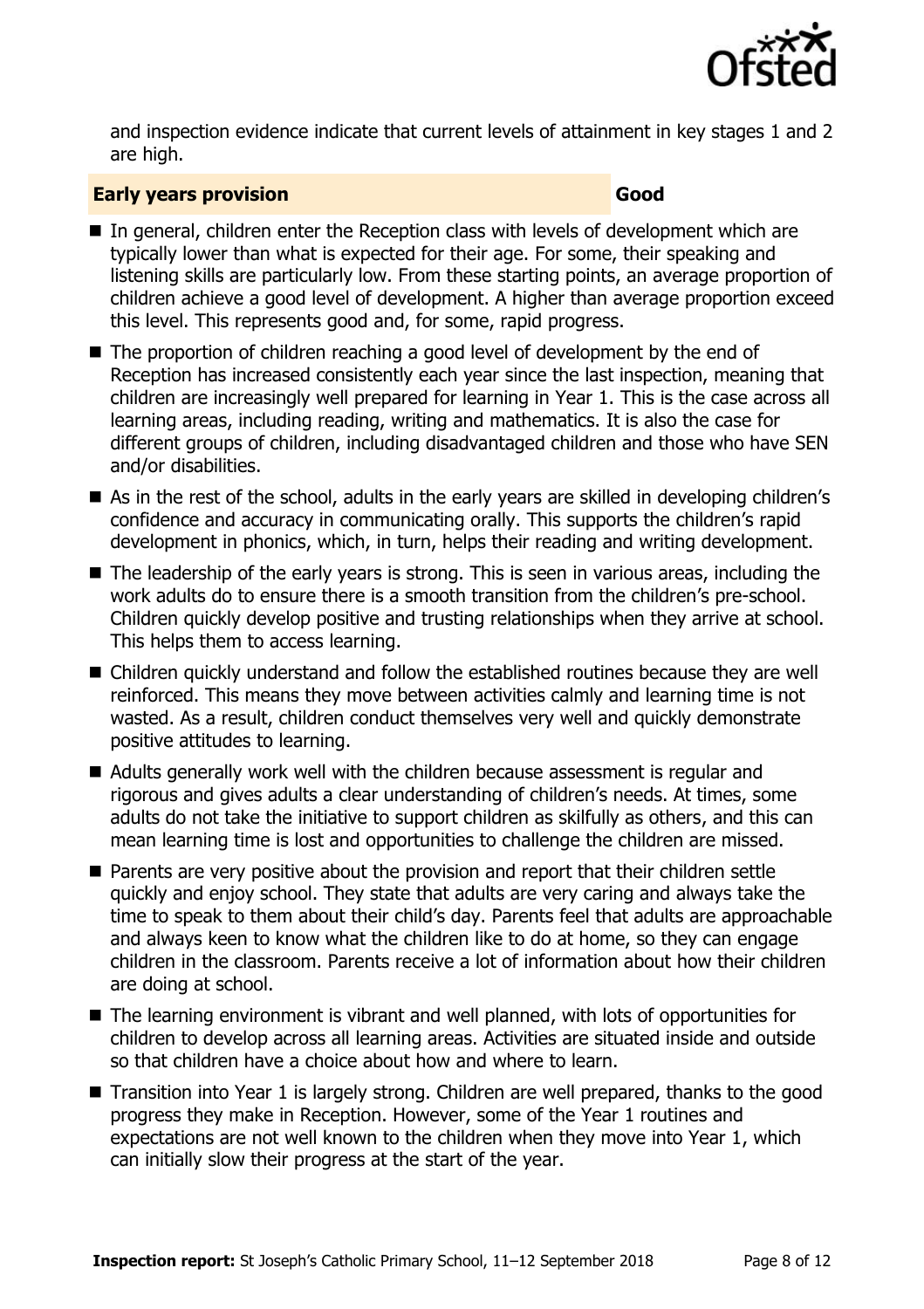

 Safeguarding is effective, and the statutory welfare requirements are in place and met properly.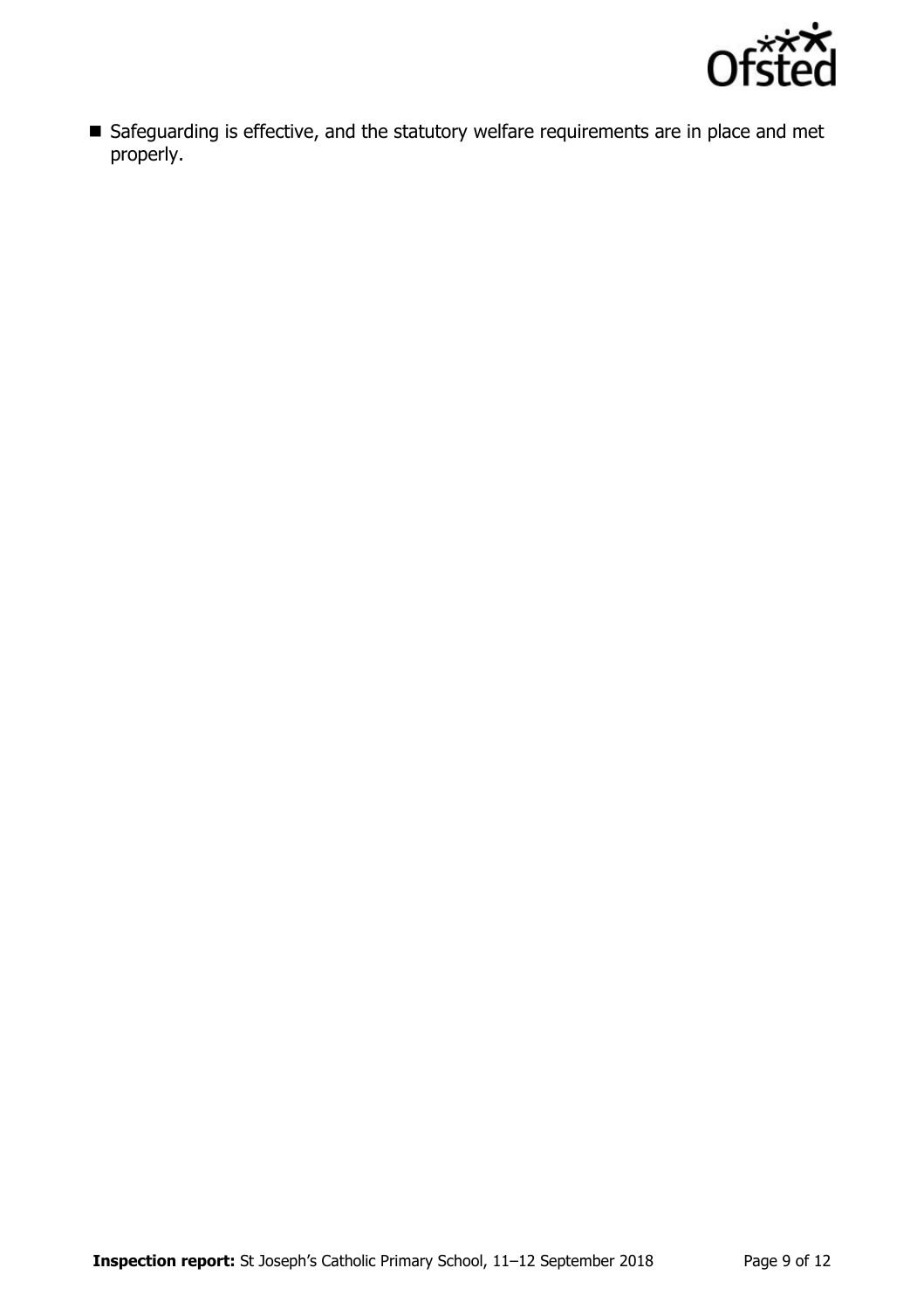

# **School details**

| Unique reference number | 106944    |
|-------------------------|-----------|
| Local authority         | Rotherham |
| Inspection number       | 10052878  |

This inspection of the school was carried out under section 5 of the Education Act 2005.

| Type of school                      | Primary                                  |
|-------------------------------------|------------------------------------------|
| School category                     | Voluntary aided                          |
| Age range of pupils                 | 4 to 11                                  |
| Gender of pupils                    | Mixed                                    |
| Number of pupils on the school roll | 189                                      |
| Appropriate authority               | The governing body                       |
| Chair                               | Catherine Ratcliffe                      |
| <b>Headteacher</b>                  | Helen McLaughlin (executive headteacher) |
| Telephone number                    | 01709 710270                             |
| <b>Website</b>                      | www.rawmarshstjosephs.co.uk/             |
| <b>Email address</b>                | school@rawmarshstjosephs.co.uk           |
| Date of previous inspection         | 6-7 July 2016                            |

### **Information about this school**

- This is a smaller than average-sized primary school.
- Most pupils are White British. The proportion of pupils who speak English as an additional language is below average.
- A much higher than average proportion of pupils are disadvantaged.
- The proportion of pupils who have SEN and/or disabilities is well above average. The proportion of pupils who have an education, health and care plan is average.
- Children start school in the Reception class on a full-time basis.
- The executive headteacher took up her post in September 2017.
- The school works in partnership with Our Lady's and St Joseph's Catholic Primary School, Wath, which is also led by the executive headteacher.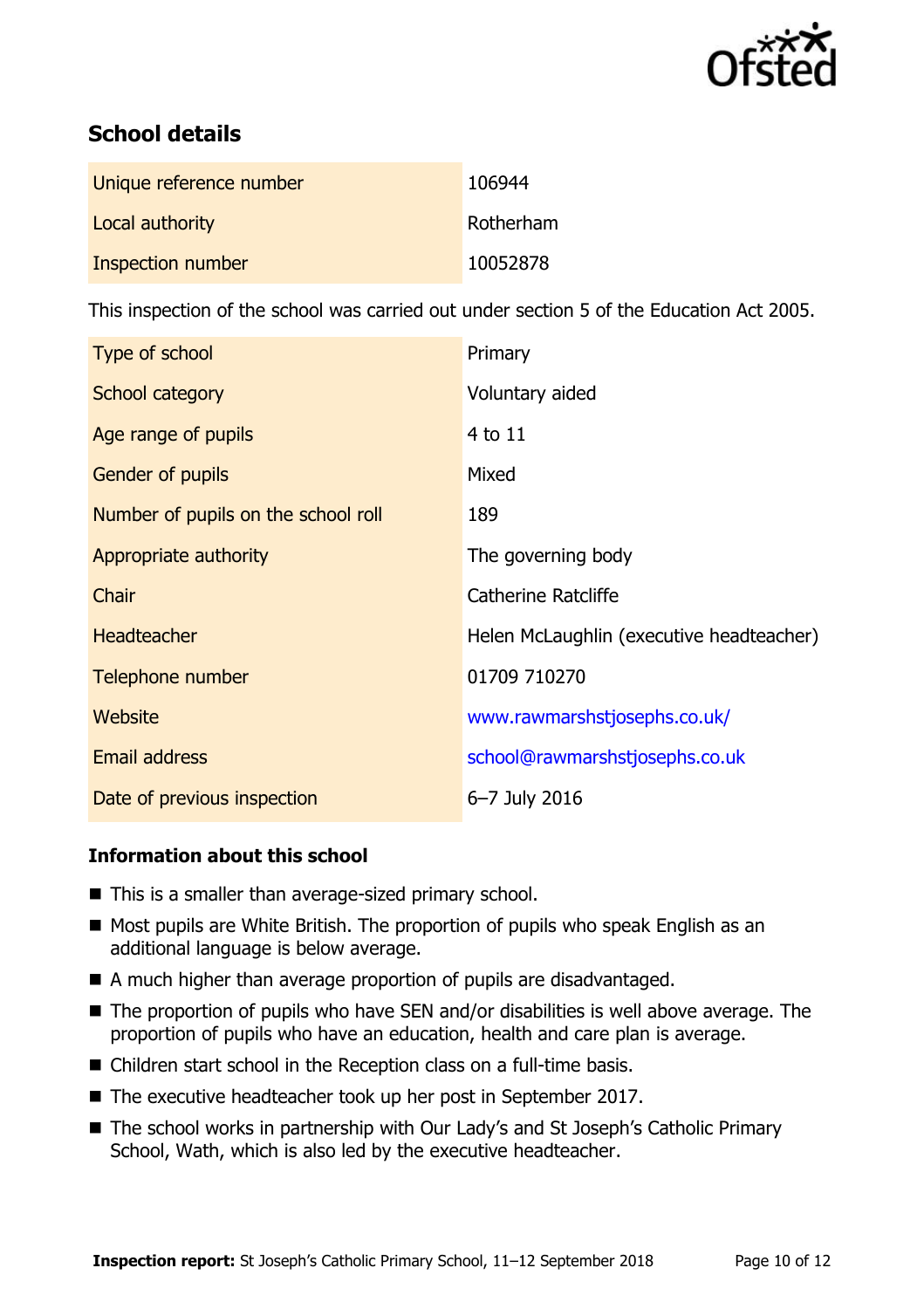

# **Information about this inspection**

- Inspectors observed teaching and learning in a range of lessons and scrutinised work in pupils' books.
- Inspectors observed and spoke with pupils during lessons and at break time. They also met formally with two groups of pupils.
- Inspectors heard pupils read from Year 2 and Year 6.
- $\blacksquare$  Inspectors observed pupils during assembly.
- Meetings were held with senior and middle leaders. Meetings also took place with members of the governing body, a representative from the local authority and a representative from the diocese.
- Inspectors scrutinised a range of documents, including the school's arrangements for safeguarding, performance management procedures, leaders' monitoring documentation, leaders' reports to governors and pupils' attendance and behaviour information. They also looked at the school's assessment information showing pupils' attainment and progress over time.
- The inspectors considered the views of parents through the 50 responses to Ofsted's online questionnaire, Parent View. They also spoke to a range of parents as they brought their children to school. They took into account the 29 parent responses to the online questionnaire.

#### **Inspection team**

| Fiona McNally, lead inspector | <b>Ofsted Inspector</b> |
|-------------------------------|-------------------------|
| Natasha Greenough             | <b>Ofsted Inspector</b> |